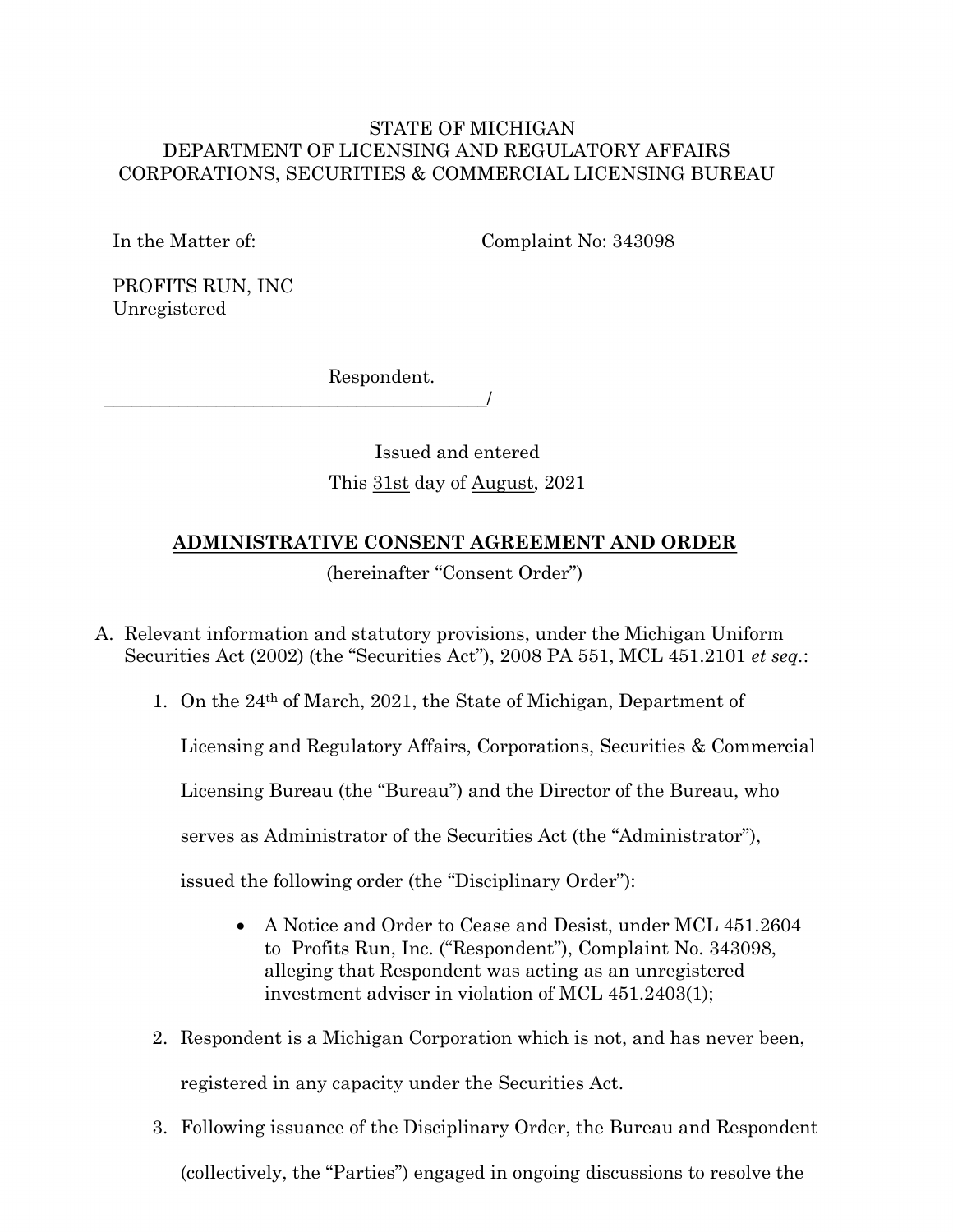Disciplinary Order.

4. Respondent was represented by legal counsel during the process of

resolving the Disciplinary Order through this Consent Order.

# B. STIPULATION

The Parties agree to resolve the Disciplinary Order based on the following terms and conditions:

- 1. Respondent agrees to comply with the Securities Act in connection with its future conduct and activities governed by the Securities Act.
- 2. Respondent agrees that it will not offer and that no website within its control, including but not limited to [www.prtradingresea](http://www.prtradingresearch.com/)rch.com and profitsrun.com, will advertise that it offers services that come within the definition of "investment adviser" under the Securities Act without being registered or exempt from registration as investment advisers and/or investment adviser representatives, as applicable.
- 3. In an effort to resolve the Disciplinary Order, Respondent represents that, from the date of this Consent Order, Respondents intends to operate in a manner that excludes Respondent from the definition of "investment adviser" as that term is defined by MCL 451.2102a(e).
- 4. The Bureau provides no assurances of compliance with the exclusion from the definition of "investment adviser" referenced in Paragraph 3 above and notes that the burden to demonstrate compliance with such exclusion rests with the person claiming such exclusion.
- 5. Respondent will disclose in its advertisements in the future that Respondent is not registered as an investment adviser and that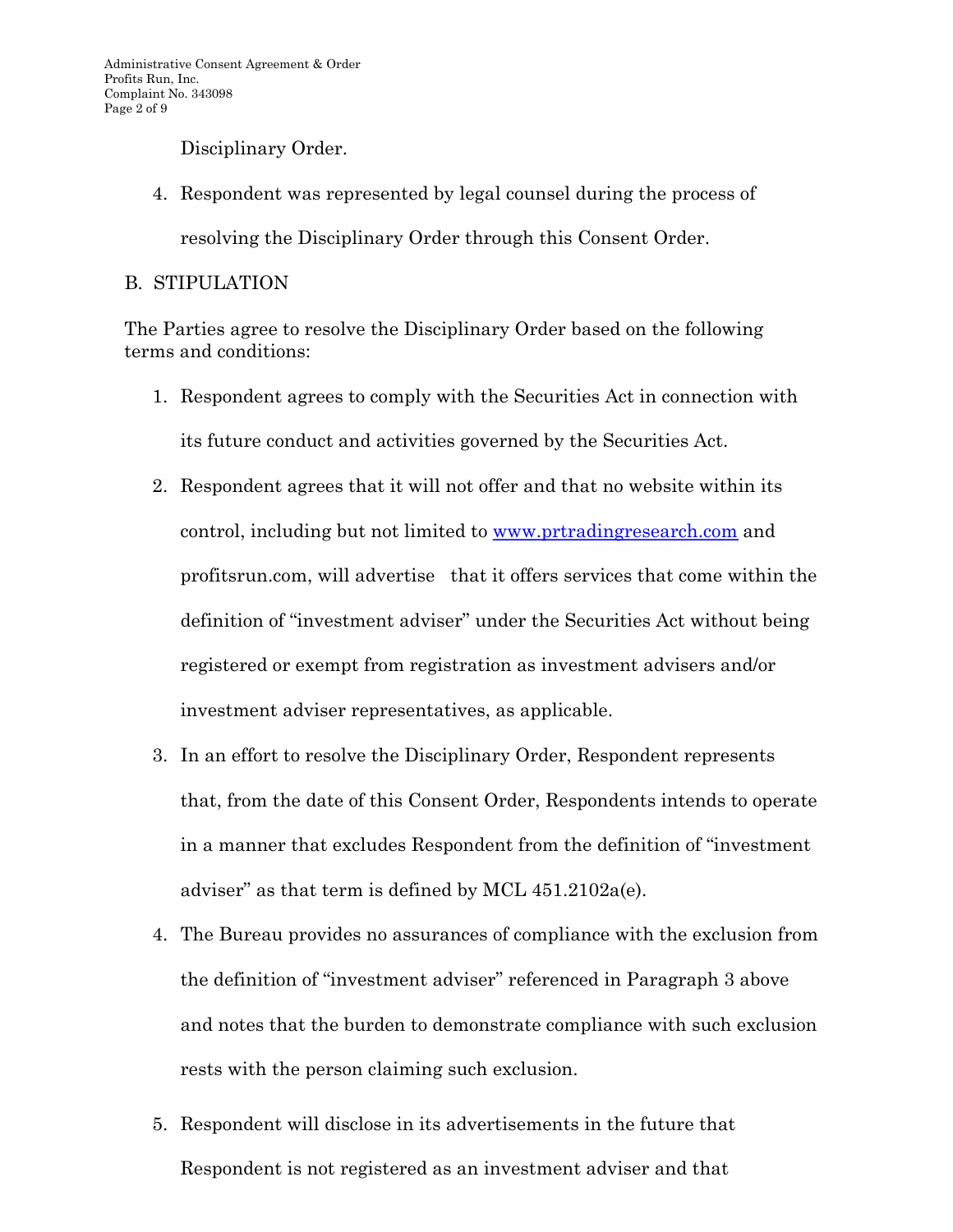Respondent does not provide individualized advice about investments of any kind, regardless of whether the discussion of investing involves an individual security, a class of securities, or a market in which investment securities are available for purchase or sale, and will not give advice or recommendations regarding specific securities unless the advice about specific securities complies with an exclusion from the definition of "investment adviser." Notwithstanding the foregoing, nothing in this paragraph is intended to prohibit, and shall not be construed as prohibiting, Respondent from advertising such registration if Respondent does become and remain registered as an investment adviser under the Securities Act.

6. Respondent agrees to pay the Bureau a reduced civil fine in the settlement amount of Two Thousand and 00/100 dollars (\$2000.00) (the "Reduced Civil Fine"). Respondent agrees to pay the Reduced Civil Fine within sixty (60) calendar days after the mailing date of this Consent Order, once entered. The Reduced Civil Fine must be paid by check or money order made payable to the "State of Michigan," contain identifying information (name and "Complaint No. 343098"), and mailed to the Bureau at the following address:

> Corporations, Securities & Commercial Licensing Bureau Securities & Audit Division – Final Order Monitoring P.O. Box 30018 Lansing, MI 48909

If any portion of the Reduced Civil Fine is overdue, the Administrator may refer it to the Michigan Department of Treasury for collection action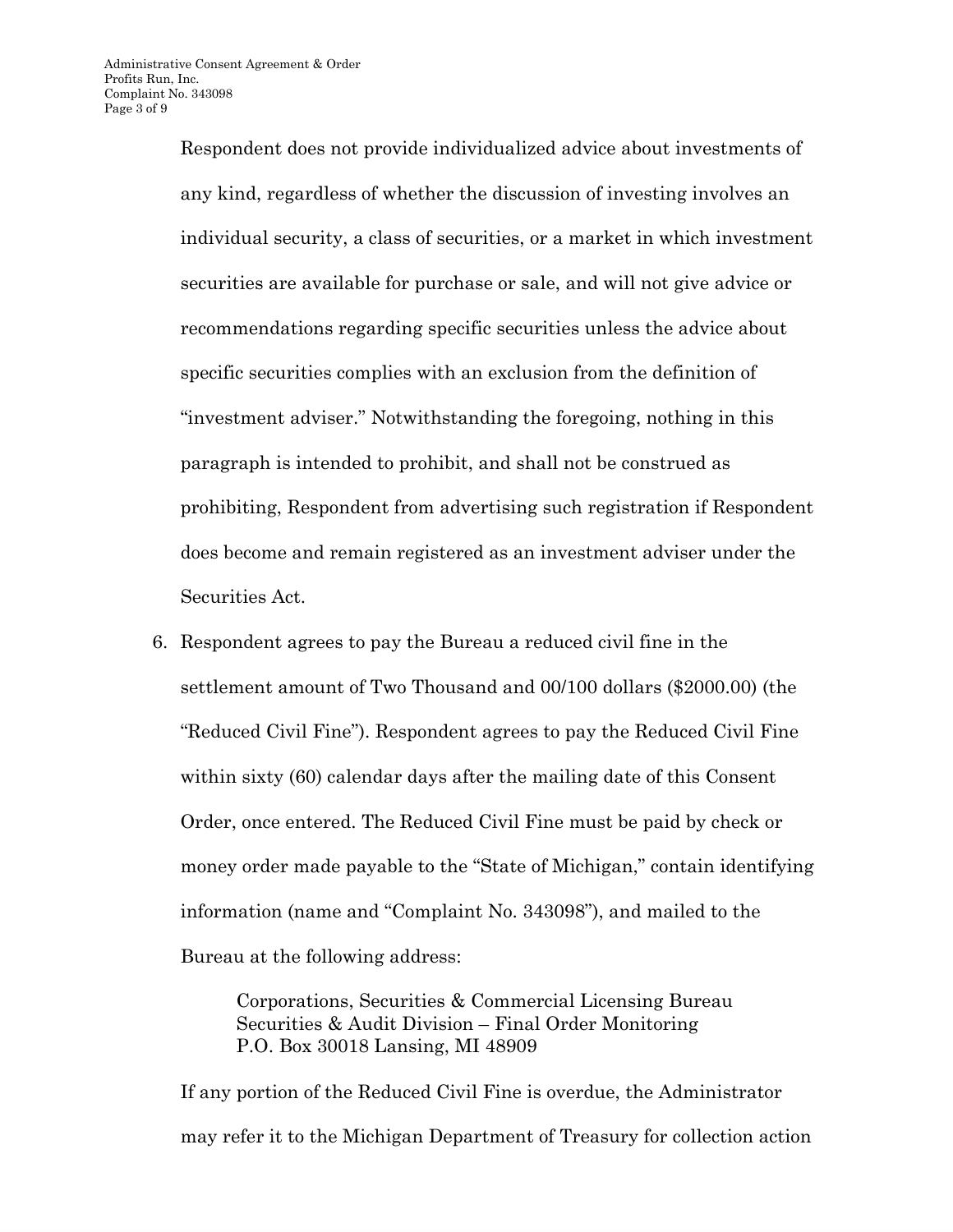against Respondent. In addition, and consistent with Paragraph B.11. below, the Administrator reserves the right to take other available legal action to enforce payment of and collect the Reduced Civil Fine.

- 7. Respondent agrees that effective upon entry of this Consent Order, the Requests for Hearing (the "Hearing Requests") submitted in response to the Disciplinary Orders are automatically revoked without further action by the Parties.
- 8. This Consent Order is a public record required to be published and made available to the public, consistent with section 11 of the Michigan Freedom of Information Act, MCL 15.241. The Bureau currently publishes copies of orders issued under the Securities Act to the Bureau's website and includes a summary of order content in monthly disciplinary action reports separately published on the Bureau's website.
- 9. Respondent neither admits nor denies any wrongdoing in connection with this matter and consents to entry of this Consent Order only for the purpose of resolving the Disciplinary Order in an expeditious fashion that avoids the time and expense associated with an administrative hearing and any related appeals.
- 10.Respondent agrees to comply with any reasonable investigative demands made by the Bureau in the future for purposes of ensuring compliance with this Consent Order or the Securities Act.
- 11.The Parties acknowledge and agree that the Administrator retains the right to pursue any action or proceeding permitted by law to enforce the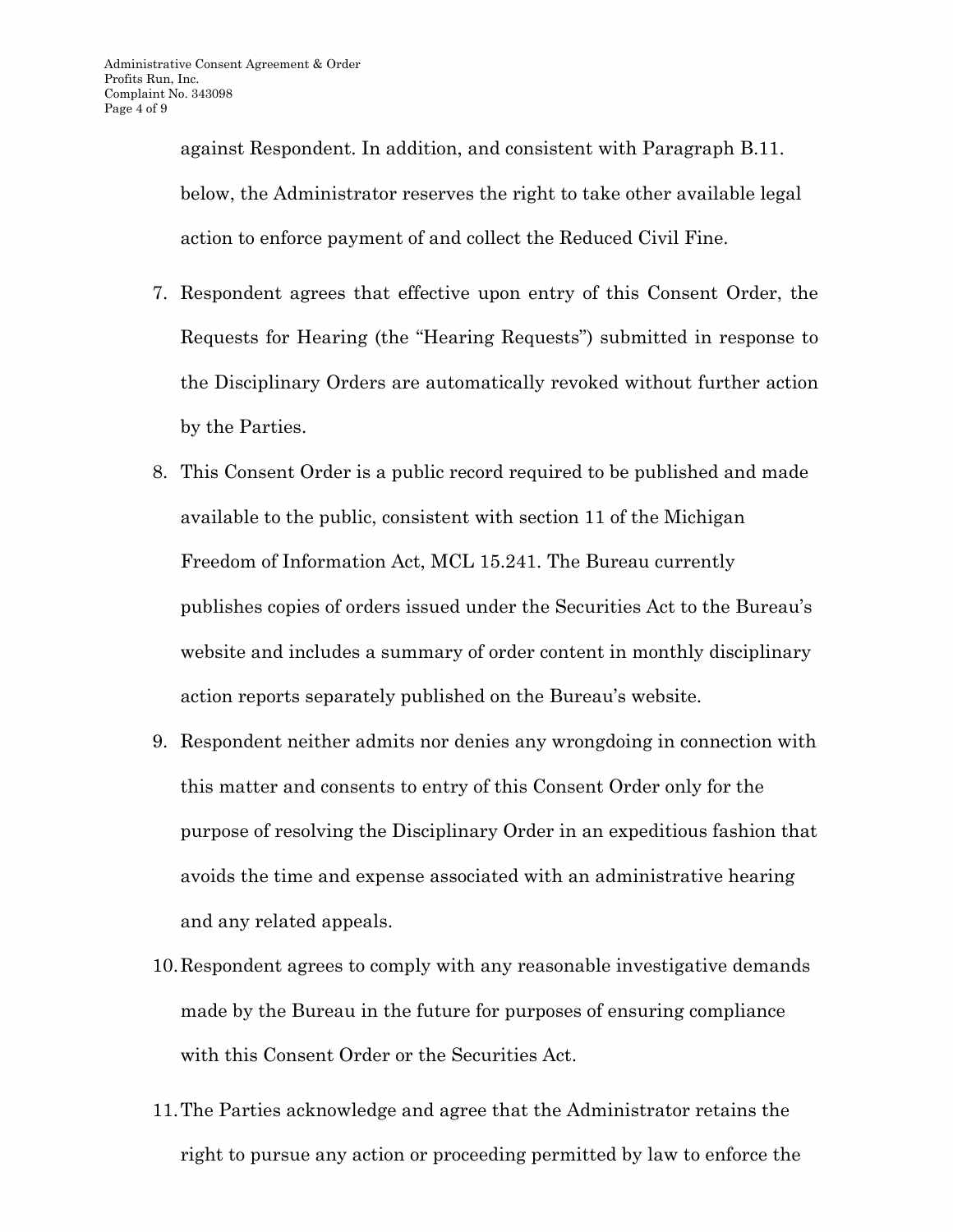provisions of this Consent Order.

- 12.Respondent acknowledges and agrees that: (a) the Administrator has jurisdiction and authority to enter this Consent Order; (b) the Administrator may enter this Consent Order without any further notice to Respondent; and (c) upon entry of this Consent Order, it is final and binding, and Respondent waives any right to a hearing or appeal of this Consent Order and the Disciplinary Order under applicable law.
- 13.The Parties understand and agree that this Consent Order will be presented to the Administrator for her final approval as evidenced by its entry, and that the Administrator may, in her sole discretion, decide to accept or reject this Consent Order. If the Administrator enters this Consent Order, this Consent Order becomes fully effective and binding. If the Administrator does not enter this Consent Order, the Parties waive any objection to submitting the Hearing Requests for adjudication through a formal administrative proceeding in accordance with the Administrative Procedures Act of 1969 (the "Administrative Procedures Act"), 1969 PA 306, MCL 24.201 *et seq.,* and MCL 451.2604(3) and (4) with the Administrator remaining the final decisionmaker at the conclusion of that proceeding, subject, however, to Respondent's right to judicial review in accordance with the Administrative Procedures Act and MCL 451.2609.
- 14.The Parties agree that this Consent Order resolves only Respondent's activities, conduct, and alleged Securities Act violations contained in the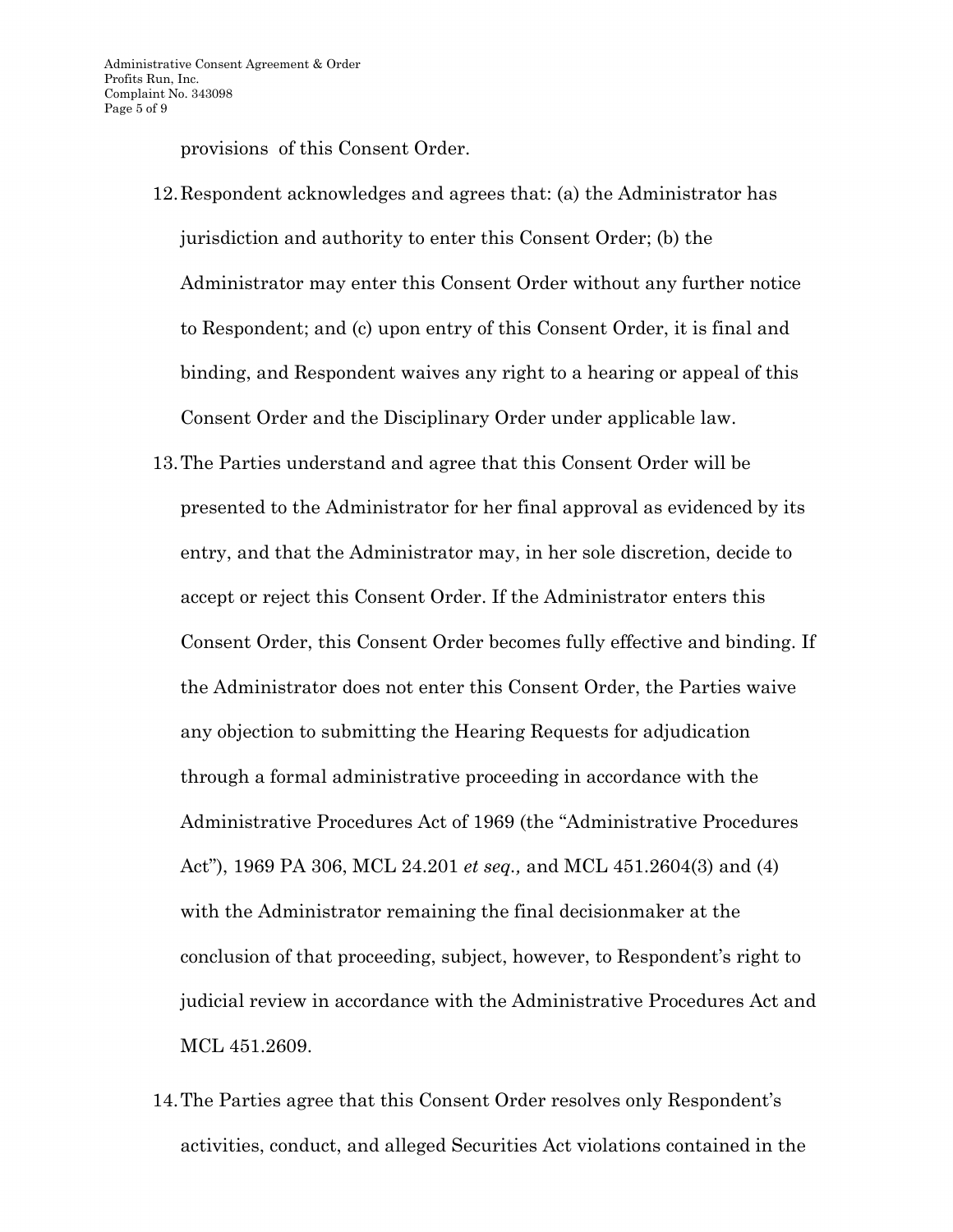Disciplinary Order through the effective date of this Consent Order. The Bureau reserves the right to take further action as permitted by law to address activities, conduct, or potential Securities Act violations alleged in the Disciplinary Order if not abated, or that were not addressed in the Disciplinary Order itself. Without limiting the foregoing, the Bureau represents and confirms that as of the date of this Consent Order, the Bureau has no open or pending investigation regarding Respondent with respect to matters not addressed in or covered by the Disciplinary Order. Further, the Parties acknowledge that this Consent Order does not preclude any other individual or entity, including but not limited to other authorized state or federal agencies or officials, from initiating or pursuing civil or criminal action against Respondent, and does not preclude Bureau staff from referring this matter to any law enforcement agency. The Consent Order does not preclude the Bureau or its staff from fully cooperating with any state or federal agency or official that may investigate or pursue its own civil or criminal enforcement against Respondent.

15.The Parties acknowledge and agree that this Consent Order contains the entire understanding of the Parties and supersedes and forever terminates all prior and contemporaneous representations, promises, agreements, understandings, and negotiations, whether oral or written, with respect to its subject matter. The Parties further agree that this Consent Order may only be amended, modified, or supplemented by a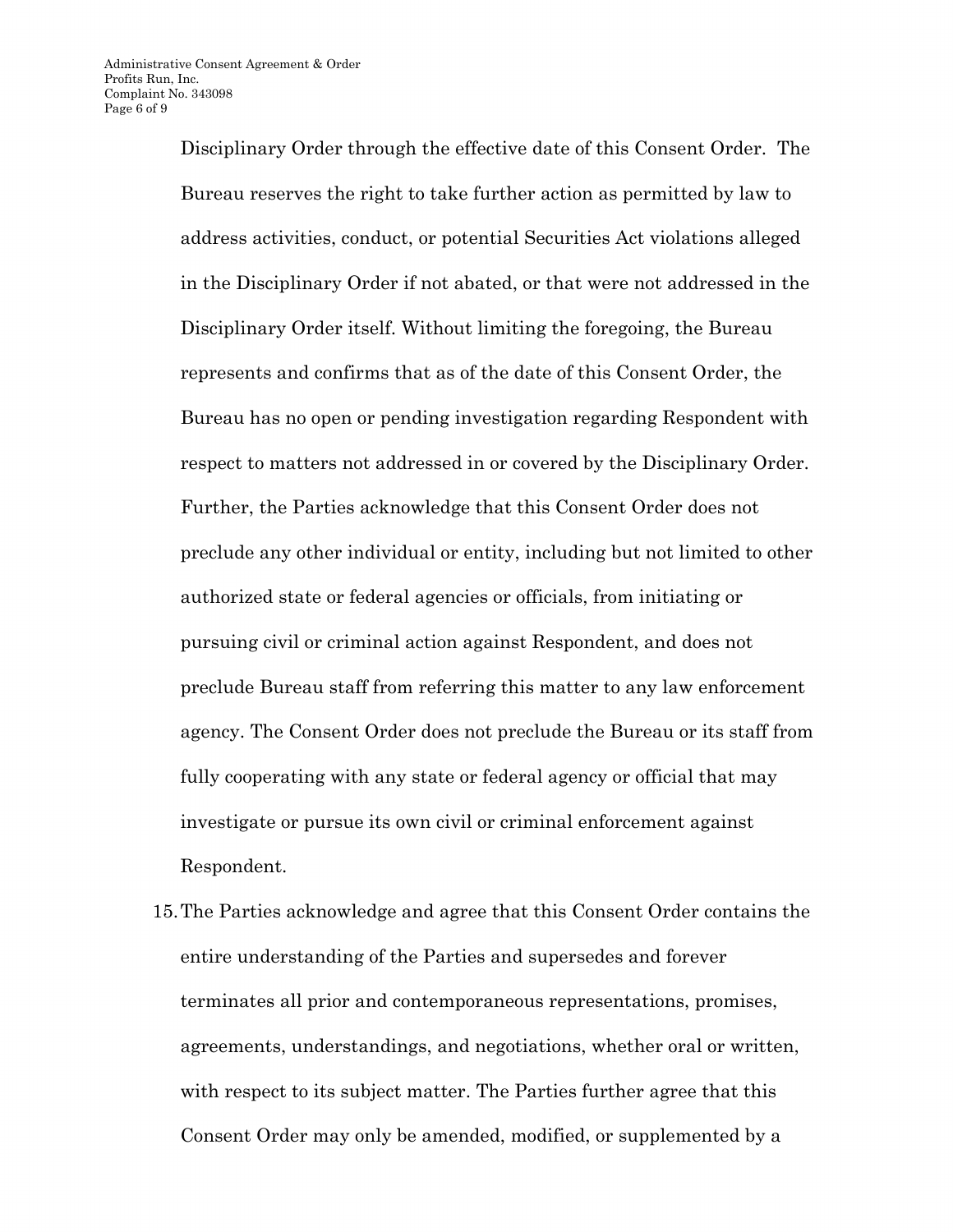duly executed writing signed by each Party and approved by order of the Administrator.

- 16.The Parties acknowledge and represent that: (a) each Party has read this Consent Order in its entirety and fully understands all of its terms, conditions, ramifications, and consequences; (b) each Party unconditionally consents to the terms of this Consent Order; (c) each Party has consulted with or had ample opportunity to consult with legal counsel of his, her, or its choosing prior to executing this Consent Order; (d) each Party has freely and voluntarily signed this Consent Order; and (e) the consideration received by each Party as described in this Consent Order is adequate.
- 17.The Parties agree that facsimile or electronically transmitted signatures may be submitted in connection with this Consent Order and are binding on that party to the same extent as an original signature. This Consent Order is effective on the date signed by the Respondent if approved by the Administrator.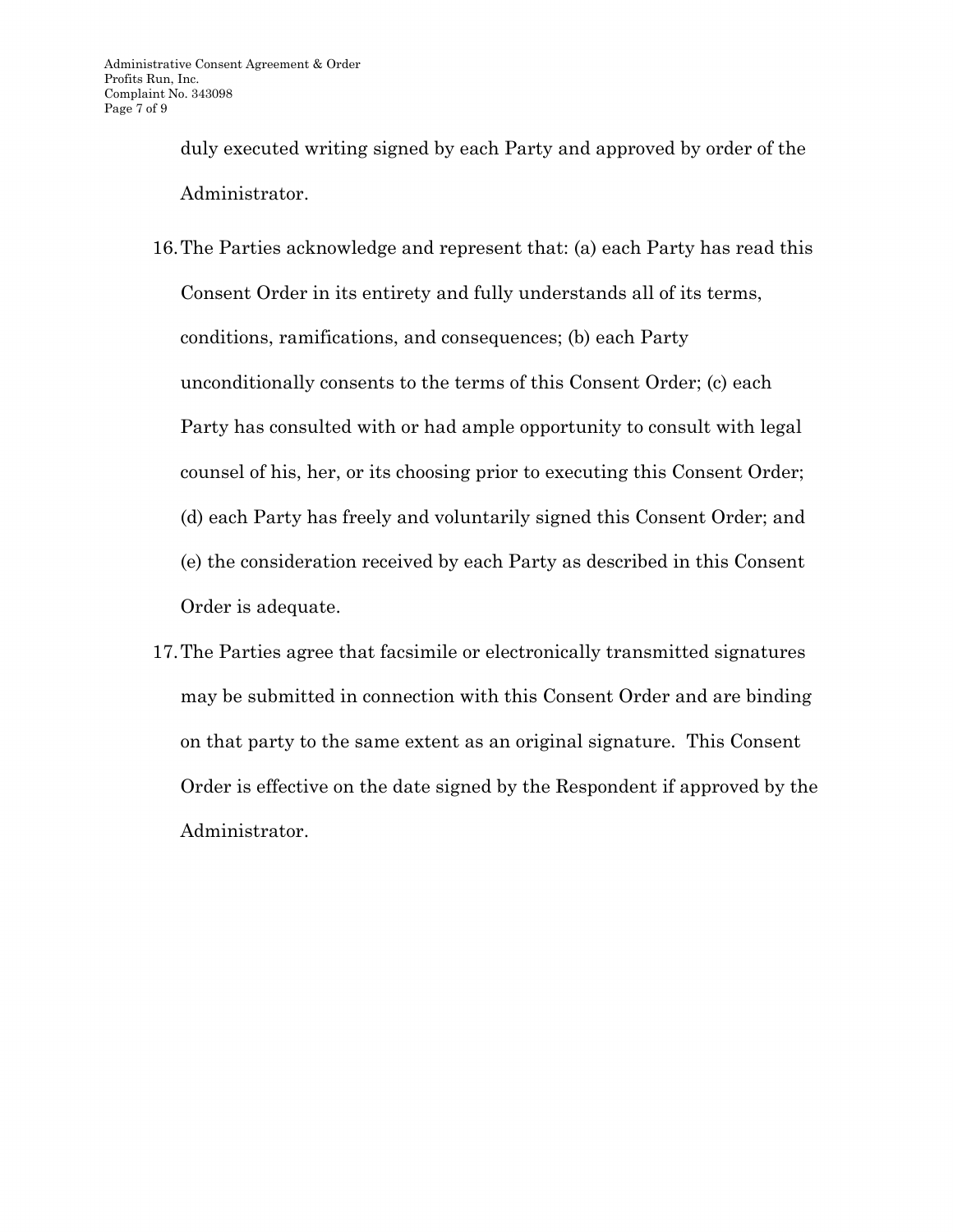Administrative Consent Agreement & Order Profits Run, Inc. Complaint No. 343098 Page 8 of 9

Through their signatures, the Parties agree to the above terms and conditions.

 $Signal: \frown$  Dated: August 26, 2021

By: William G. Poulos Profits Run, Inc

Acknowledged and reviewed by:

Signed:  $\sqrt{2}$  Dated: August 26, 2021

Douglas Arend Attorney for Respondent

Approved on behalf of Bureau staff by:

Signed:

By: Lindsay DeRosia, Interim Securities & Audit Division Director Corporations, Securities & Commercial Licensing Bureau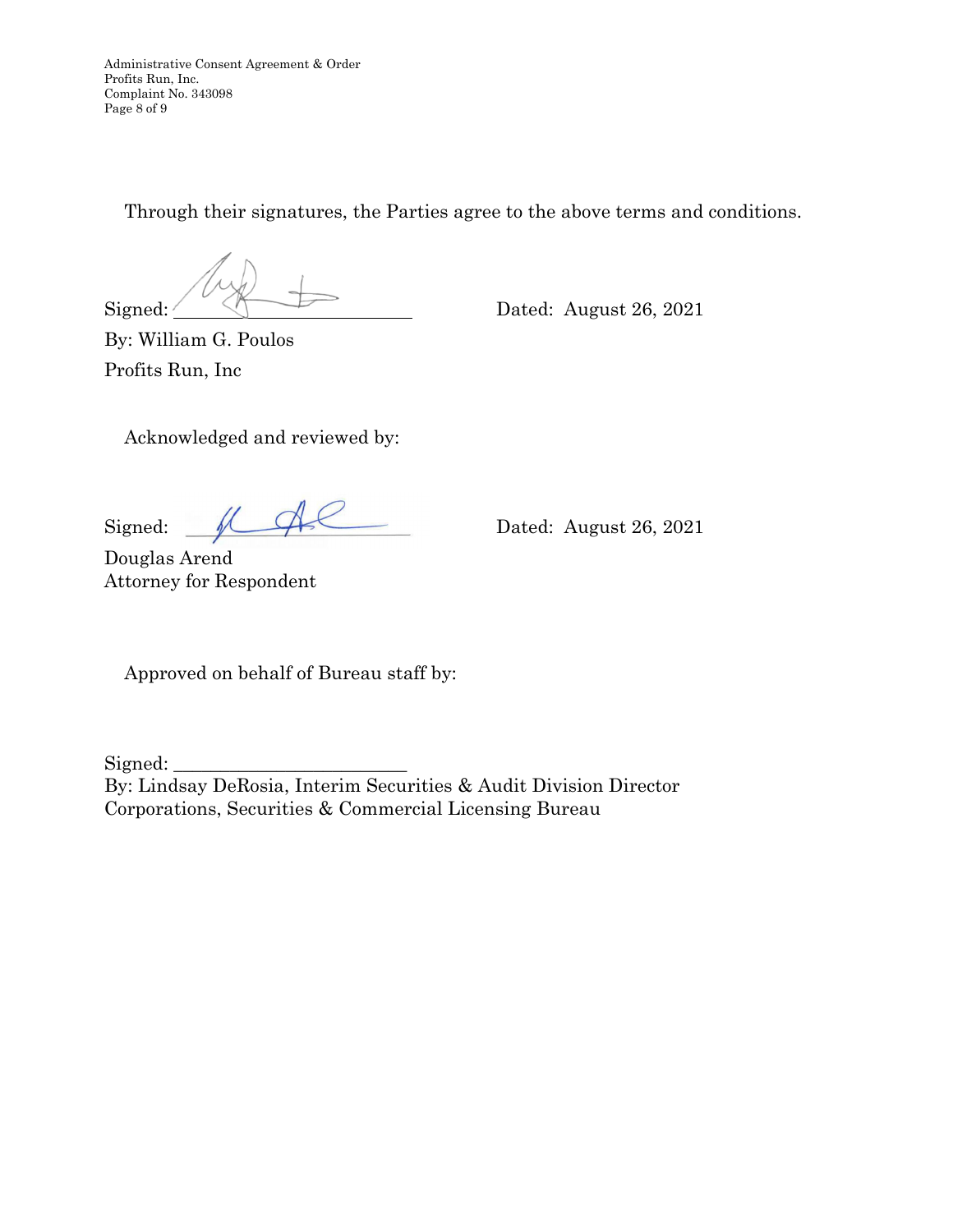Through their signatures, the Parties agree to the above terms and conditions.

Signed: Dated:

By: William G. Poulos Profits Run, Inc

Acknowledged and reviewed by:

Signed:  $\underline{\hspace{1cm}} 021$  Dated:

Douglas Arend Attorney for Respondent

Approved on behalf of Bureau staff by:

Signed: *Linds of Polles 2* 

By: Lindsay DeRosia, Interim Securities & Audit Division Director Corporations, Securities & Commercial Licensing Bureau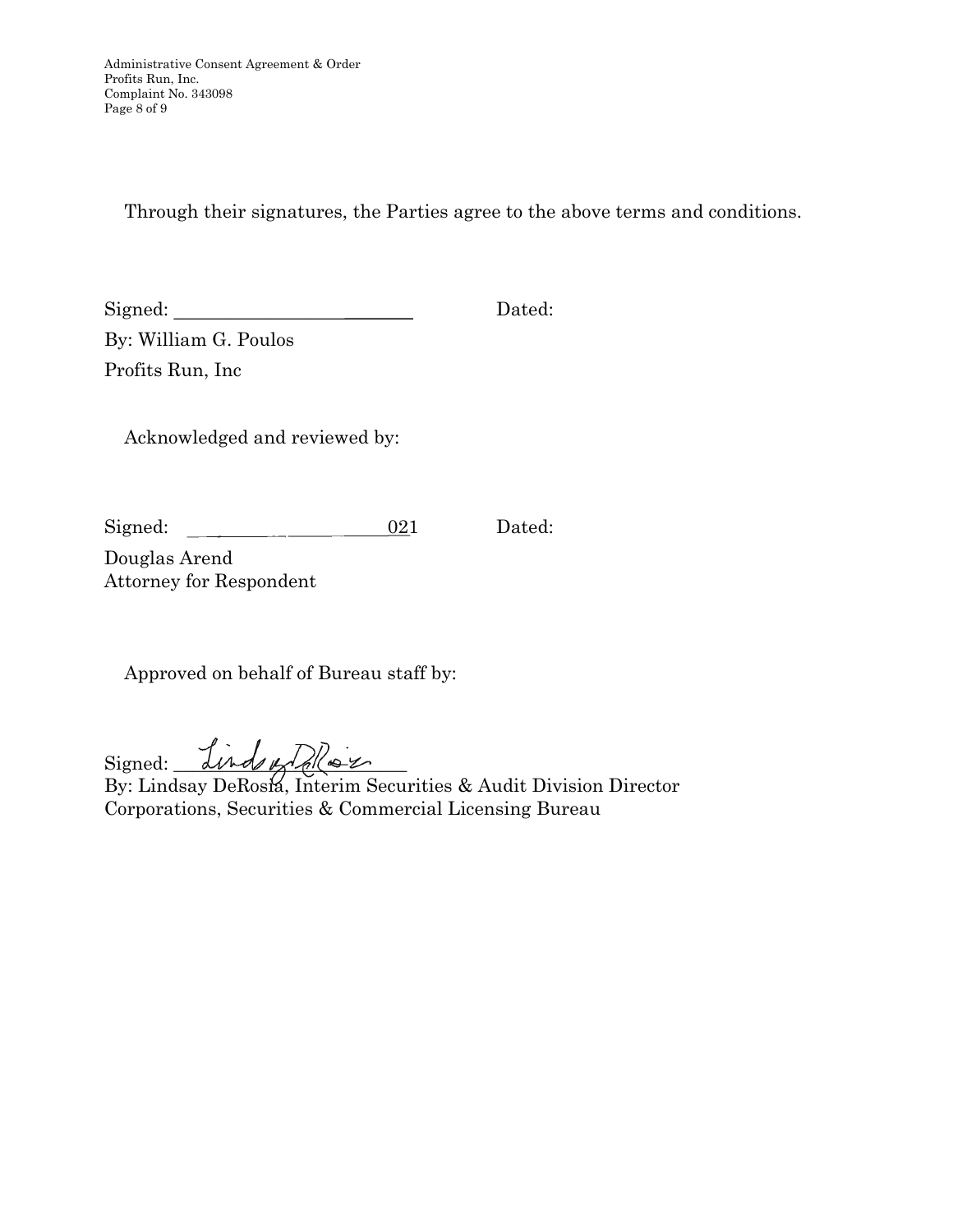Administrative Consent Agreement & Order Profits Run, Inc. Complaint No. 343098 Page 9 of 9

## C. ORDER

The Administrator NOW, THEREFORE, ORDERS:

THE TERMS AND CONDITIONS IN THE ABOVE FULLY EXECUTED CONSENT AGREEMENT ARE INCORPORATED IN THIS ORDER.

 $By:$ 

Linda Clegg Administrator and Director Athen Corporations, Securities & Commercial Licensing Bureau r spectrum Corporations, Securities & Commercial Licensing Bureau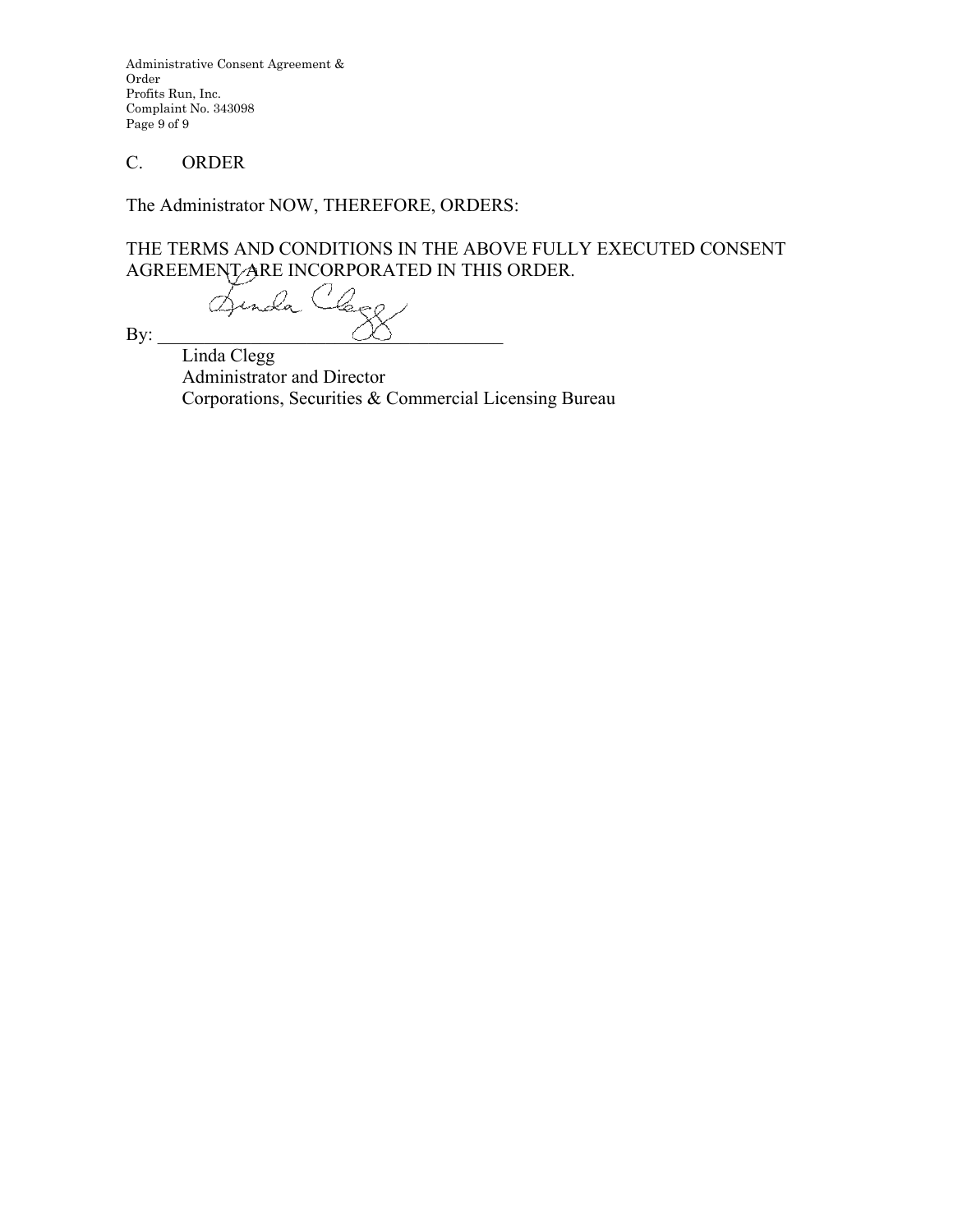### **STATE OF MICHIGAN DEPARTMENT OF LICENSING AND REGULATORY AFFAIRS CORPORATIONS, SECURITIES & COMMERCIAL LICENSING BUREAU**

In the matter of: Agency Nos. 343098

PROFITS RUN, INC. Unregistered

Respondent.

I

 $\sim$ Assued and entered This  $\frac{\partial^{\mu} \nu}{\partial \alpha}$  day of  $\frac{\partial^{\mu} \nu}{\partial \alpha}$  day of  $\frac{\partial^{\mu} \nu}{\partial \alpha}$ , 2021

### NOTICE AND ORDER TO CEASE AND DESIST

Linda Clegg, the Director ("Administrator") of the Corporations, Securities  $\&$ Commercial Licensing Bureau ("Bureau"), pursuant to her statutory authority and responsibility to administer and enforce the Michigan Uniform Securities Act (2002), 2008 PA 551, as amended, MCL 451.2101 *et seq* ("Securities Act"), hereby orders Profits Run, Inc. ("Respondent") to cease and desist from acting as an unregistered investment adviser, contrary to the Securities Act. Respondent is notified of the opportunity to request a hearing in this matter.

### **I. BACKGROUND**

#### **A. The Respondent**

1. Profits Run, Inc. is a Michigan corporation which is not registered in any capacity under the Securities Act in Michigan.

#### **B. Findings of Fact**

- 1. Bureau staff began an investigation of Respondent's activities under the Securities Act in Michigan after it received information that Respondent may be acting as an unregistered investment adviser.
- 2. Bureau staff's investigation developed evidence that Respondent maintains a public-facing website advertising multiple services for investors. These services include, for a fee paid by investors to Respondent, general financial information, including information about investing in securities, through newsletters and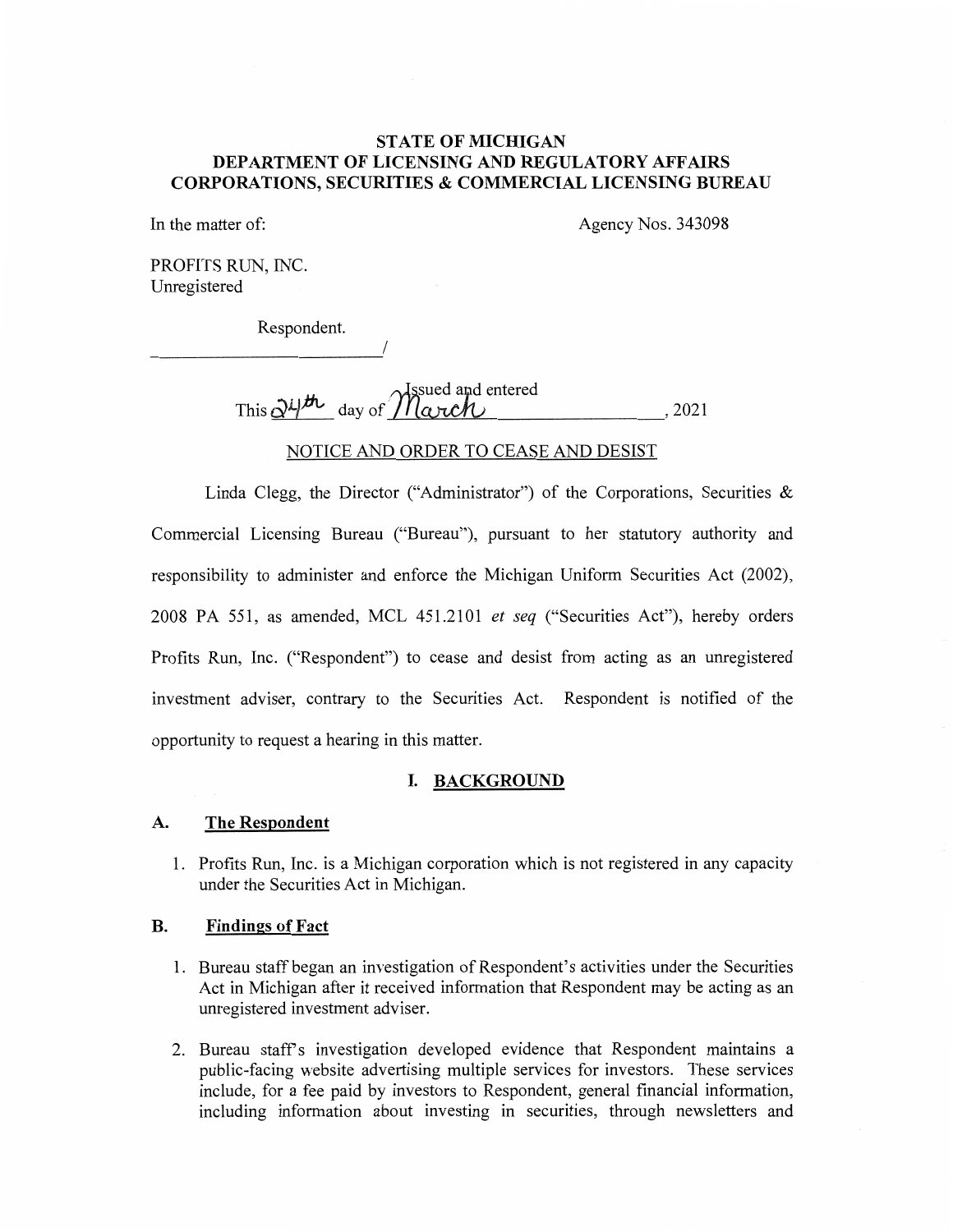webinars about investments in securities markets. The services also include, for a fee, individualized advice through a selection of trade alert programs, one-on-one investment "coaching" programs, and individualized investing assistance offered through email and online chat functions.

3. Bureau staff found during the investigation that Respondent's website advertised services beyond mere publication of general and regular circulation. These services included personal interactions with investors, and offered recommendations to investors based on the investors' unique financial situations. Examples of these services include:

A. Respondent asks an investor to give it 15 seconds to discover the investor's "#1 profit-killing mistake"; this statement is followed by a survey asking gender, age, short-term versus long-term investing preferences, among other individual investor characteristics. After an investor completes the survey, a specific product offered by Respondent is recommended based upon the investor's answers to the questions.

B. Respondent's "Premium Income Alert" program charges an \$1,997 and states in a promotional video that Respondent will "take [the investor] by the hand... and show you how to pocket AN EXTRA \$300 to \$3,600 that is likely hiding in your portfolio..."

C. Respondent maintains "an on-site team of Midwestern professional traders and support staff, all devoted to helping you succeed." These members of Respondent's staff "can answer any question that ... members may have..."

D. Respondent's on-site team of Midwestern professional traders is available to investors on demand to hold an individual investor's hand through the investing process: "If you ever have a question on how to place a trade or just need some additional hand-holding, my team is just an email or online chat away."

- 4. Bureau staffs review showed that Respondent's investment publishing activities go beyond regular and general circulation, but rather are published from time to time in response to episodic market activity or events affecting the securities industry. For example, Respondent advertises that it "helps investors generate winning trades around the release of corporate earnings – transformative events that can often alter a stock's destiny. Most trades ... seek to capitalize on the major moves that often precede or follow earnings announcements from the market's top companies."
- 5. Respondent is not registered as an investment adviser. Respondent claimed to be excluded from the definition of "investment adviser" as a bona fide publisher of financial information under MCL  $451.2102a(e)(iv)$ . Bureau staff's investigation of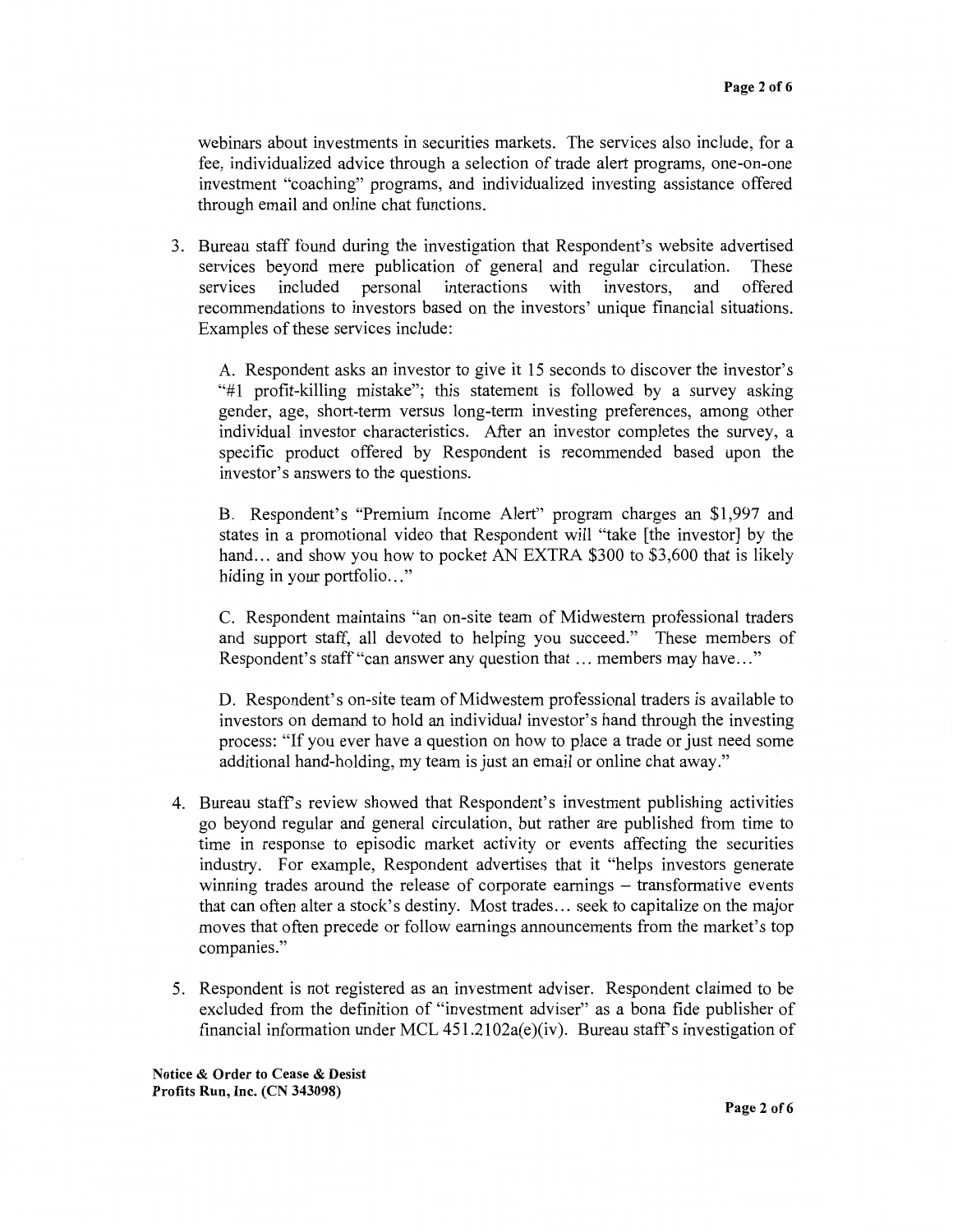Respondent's services identified multiple services described above indicating that Respondent's services are not impersonal and are not of regular and general circulation<sup>2</sup>, disqualifying it from reliance on that claimed<sup>3</sup> exclusion.

### **IL RELEVANT STATUTORY PROVISIONS**

1. Section  $102(e)$  of the Securities Act, MCL  $451.2102(e)$  defines "investment" adviser", in part, as:

"Investment adviser" means a person that, for compensation, engages in the business of advising others, either directly or through publications or writings, as to the value of securities or the advisability of investing in, purchasing, or selling securities or that, for compensation and as a part of a regular business, issues or promulgates analyses or reports concerning securities. The term includes a financial planner or other person that, as an integral component of other financially related services, provides investment advice to others for compensation as part of a business or that holds itself out as providing investment advice to others for compensation. The term does not include any of the following:

\*\*\*

(iv) A publisher of a bona fide newspaper, news magazine, or business or financial publication of general and regular circulation ...

2. Section 403(1) of the Securities Act, MCL 451.2403(1), states:

(1) A person shall not transact business in this state as an investment adviser unless the person is registered under this act as an investment adviser or 1s exempt from registration as an investment adviser under subsection (2).

<sup>&</sup>lt;sup>1</sup> Lowe v SEC, 472 US 181, 210 (1985) ("As long as the communications between petitioners and their subscribers remain entirely impersonal and do not develop into the kind of fiduciary, person-to-person relationships that were discussed at length in the legislative history of the Act and that are characteristic of investment adviser-client relationships, we believe the publications are, at least presumptively, within the exclusion, and thus not subject to registration under the Act.).

<sup>&</sup>lt;sup>2</sup> *Id.* at 206 ("The exclusion itself uses extremely broad language that encompasses any newspaper, business publication, or financial publication provided that two conditions are met. The publication must be 'bona fide,' and it must be 'of regular and general circulation.' Neither of these conditions is defined, but the two qualifications precisely differentiate 'hit and run tipsters' and 'touts' from genuine publishers. Presumably a 'bona fide' publication would be genuine in the sense that it would contain disinterested commentary and analysis, as opposed to promotional material disseminated by a 'tout.' Moreover, publications with a 'general and regular' circulation would not include 'people who send out bulletins from time to time on the advisability of buying and selling stocks ... "').

<sup>&</sup>lt;sup>3</sup> Under MCL 451.2503, the person claiming an exclusion from a definition carries the burden of claiming and proving the applicability of the exclusion.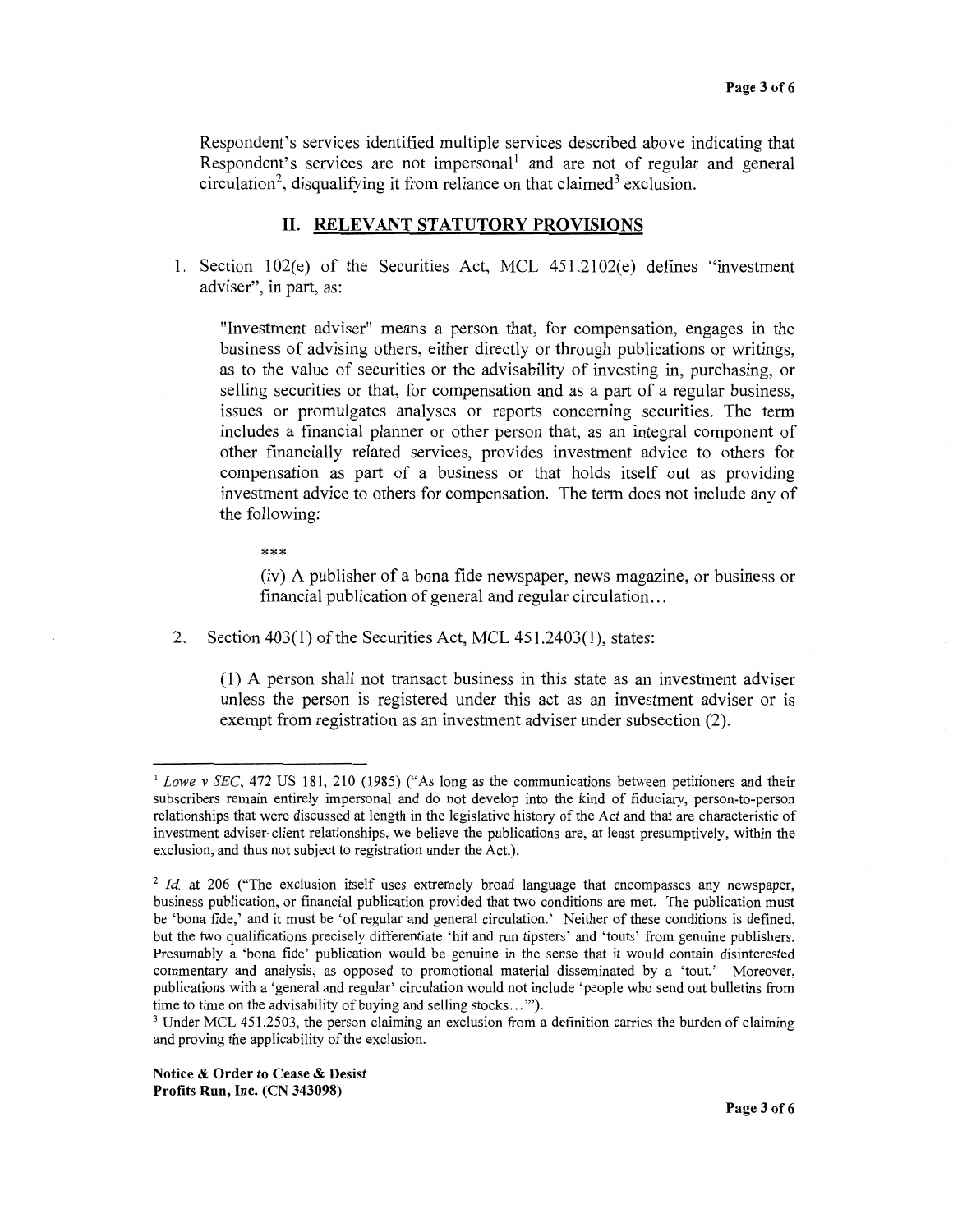3. Section 503(1) of the Securities Act, MCL 451.2503(1), states:

In a civil action or administrative proceeding under this act, a person claiming an exemption, exception, preemption, or exclusion has the burden to prove the applicability of the exemption, exception, preemption, or exclusions.

### III. **CONCLUSIONS OF LAW**

- 1. Respondent Profits Run, Inc. is an "investment adviser" as the term is defined by MCL 451.2102a(e). Respondent, for compensation, engages in the business of advising others about the advisability of investing in securities. Respondent claimed to be excluded from the definition of "investment adviser" as a publisher of a bona fide financial publication of regular and general circulation under MCL 451.2102a(e)(iv); however, the personal services offered to investors and the timing of publication being tied to market events disqualify Respondent from relying upon the claimed exclusion from the definition. Respondent carries the burden of proving the applicability of the definitional exclusion under MCL 451.2503, and has failed to do so here.
- 2. Respondent Profits Run, Inc. acted as an investment adviser in the State of Michigan without the benefit of registration or a properly-claimed exclusion from the definition or exemption from registration, contrary to section 403(1) of the Securities Act, MCL 451.2403(1).

### **IV. ORDER**

IT IS THEREFORE ORDERED, pursuant to section 604 of the Securities Act, MCL 451.2604, that:

- A. Respondent shall immediately CEASE AND DESIST from acting as an unregistered investment adviser, contrary to the Securities Act.
- B. Pursuant to section 604(2) of the Securities Act, this Notice and Order to Cease and Desist is IMMEDIATELY EFFECTIVE.
- C. In a Final Order, the Administrator, under section 604(4) of the Securities Act, MCL 451.2604(4), intends to impose a civil fine of \$10,000.00 against Respondent. This Notice and Order to Cease and Desist may become final pursuant to Section VI, below.
- D. Pursuant to section 508 of the Securities Act, MCL 451.2508, a person that willfully violates the Securities Act, or an order issued under the Securities Act, is guilty of a felony punishable by imprisonment for not more than 10 years or a fine of not more than \$500,000.00 for each violation, or both. An individual convicted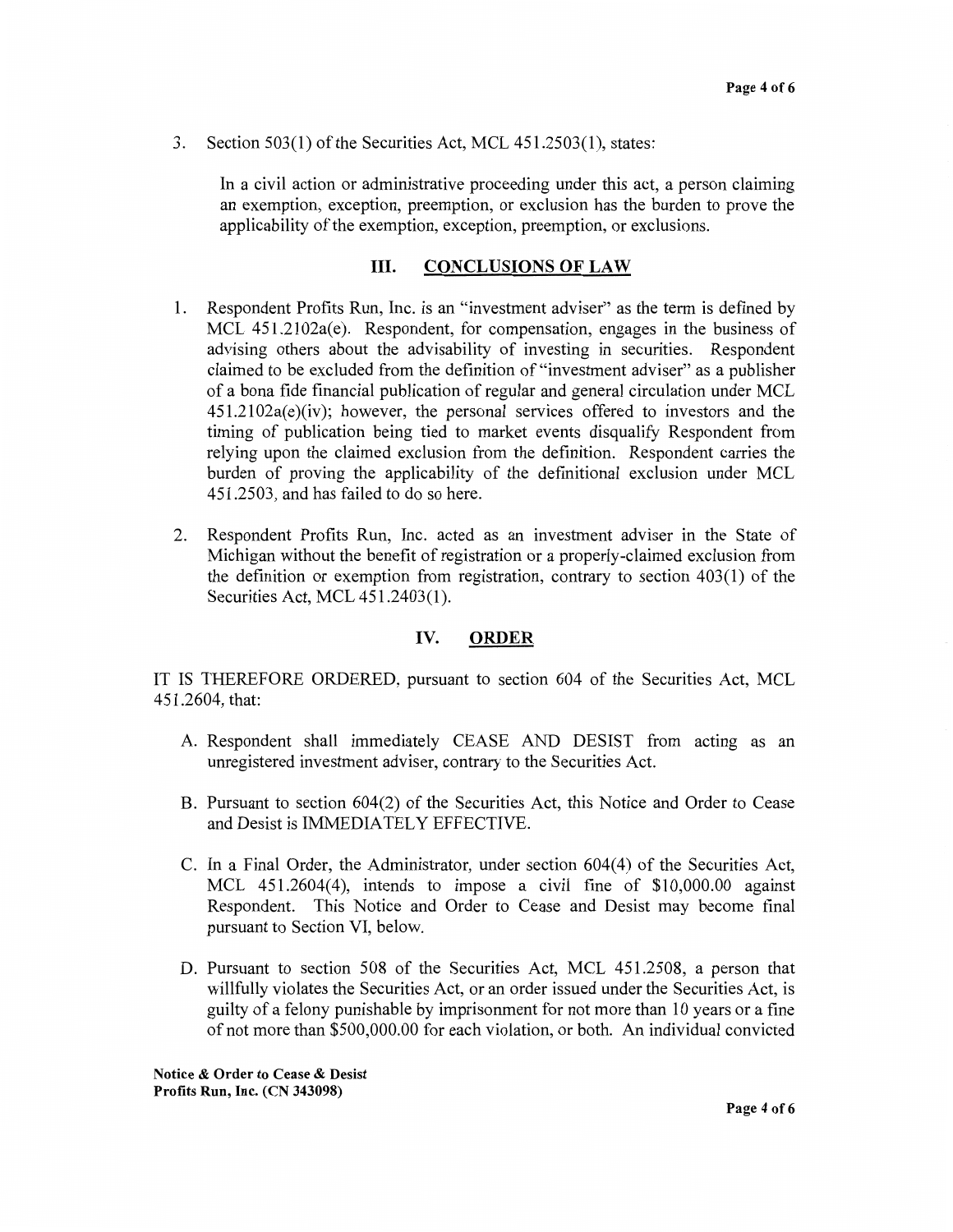of violating a rule or order under this act may be fined, but shall not be imprisoned, if the individual did not have knowledge of the rule or order.

### **V. NOTICE OF OPPORTUNITY FOR HEARING**

Section 604 of the Securities Act, MCL 451.2604, provides that Respondent has 30 days beginning with the first day after the date of service of this Notice and Order to Cease and Desist to submit a written request to the Administrator asking that this matter be scheduled for a hearing. If the Administrator receives a written request in a timely manner, the Administrator shall schedule a hearing within 15 days after receipt of the request. The written request for a hearing must be addressed to:

> Corporations, Securities & Commercial Licensing Bureau Regulatory Compliance Division P.O. Box 30018 Lansing, MI 48909

### **VI. ORDER FINAL ABSENT HEARING REQUEST**

A. Under section 604 of the Securities Act, MCL 451.2604, the Respondent's failure to submit a written request for a hearing to the Administrator within 30 days after the service date of this **NOTICE AND ORDER TO CEASE AND DESIST** shall result in this order becoming a **FINAL ORDER** by operation of law. The **FINAL ORDER** includes the imposition of the fines cited described in section IV.C., and the fine amounts set forth below will become due and payable to the Administrator within sixty (60) days after the date this order becomes final:

> $$10,000.00 -$  Profits Run, Inc., under section 604 of the Securities Act, MCL 451.2604.

B. CIVIL FINE payments should be payable to the STATE OF MICHIGAN and contain identifying information (e.g., names and complaint numbers) and mailed to the following address:

> Corporations, Securities & Commercial Licensing Bureau Final Order Monitoring P.O. Box 30018 Lansing, MI 48909

C. Failure to comply with the terms of this Order within the time frames specified may result in additional administrative penalties, including the summary suspension or continued suspension of all registrations held by Respondent under the Securities Act, the denial of any registration renewal, and/or the denial of any future applications for registration, until full compliance is made. Respondent may voluntarily surrender or